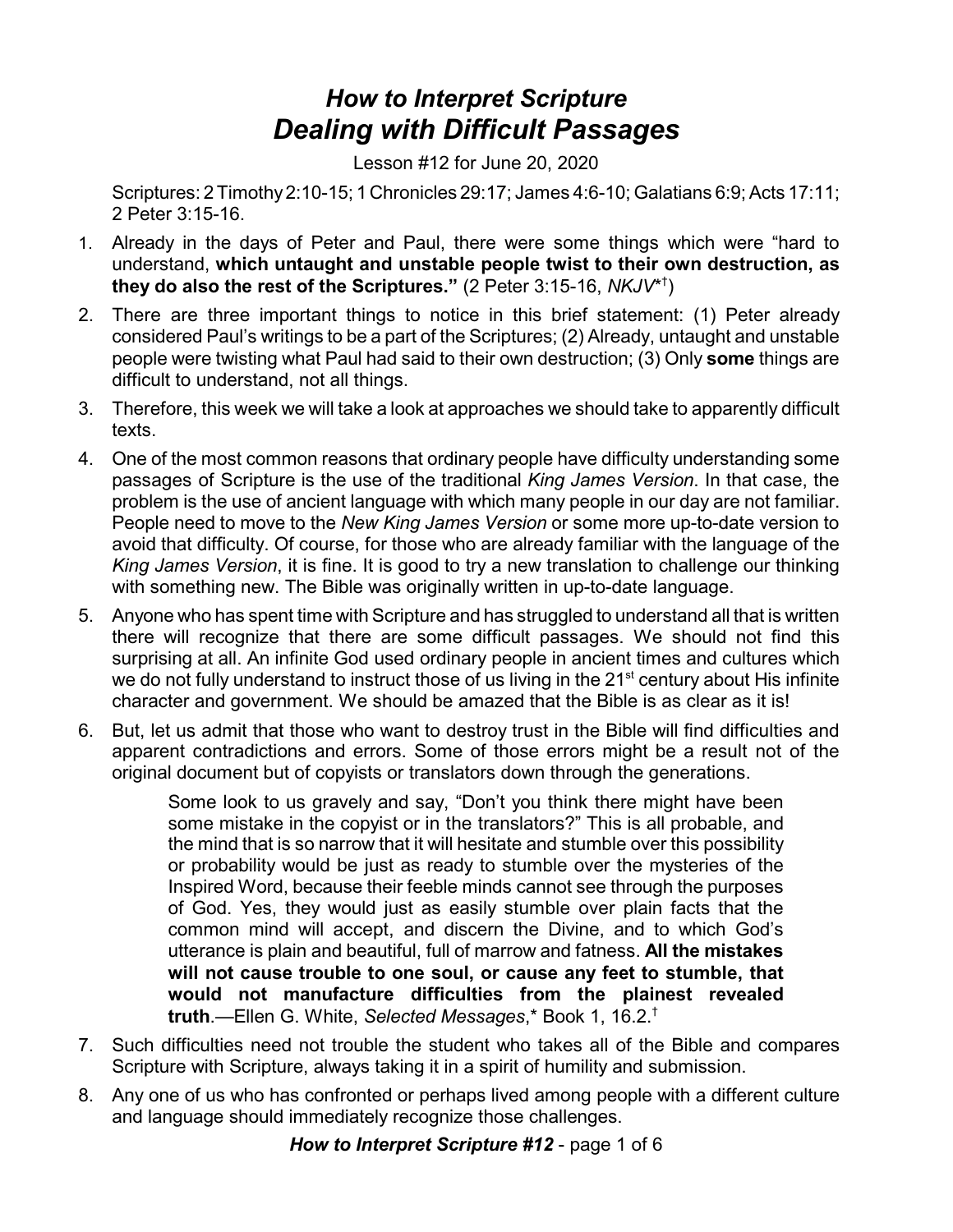- 9. So-called scholars who do not believe in the divine inspiration of Scripture simply assume that apparent contradictions and mistakes are there because the Bible is "only" a human document.
- 10. Seventh-day Adventists who believe in the inspiration of all 66 books of the Bible must believe that God has done whatever is necessary to preserve His Word until our day in a form and with a meaning that correctly represents Him. If He has not, then He will forgive us for misunderstanding! God has preserved our Bible exceptionally well through time.
- 11. As we read, we need to recognize that Bible writers used non-technical, ordinary, everyday language to describe what they were talking about. Sometimes, they used idioms that we are not familiar with. Maybe these statements are imprecise; but, they are not untruthful.

Some discrepancies might be due to minor variations and errors caused by copyists and translators of the Bible. Most of those transmissional errors are unintentional changes, where copyists confused similar letters or, when copying a text, the copyist accidentally "skips ahead to another word or line with the same word or letter. This tendency is compounded when there are no spaces between words or punctuation marks, which certainlywas the case for Greek texts and may have been true of Hebrew as well."—Paul D. Wegner, *A Student's Guide to Textual Criticism of the Bible* (Downers Grove, IL: InterVarsity Press, 2006), p. 46. Sometimes a reversal in the order of two letters or words occurs. For example, in John 1:42 the name "John" [*I'annou*], as found in several manuscripts, is read "Jonah" [*Iôna*] in some other manuscripts (see Wegner, A Student's Guide to Textual Criticism of the Bible, p. 48, for this and other examples). Such problems should not distress us. First of all, the biblical manuscripts are by far the most reliable and best-preserved manuscripts of the ancient world. No other literature is transmitted in so many manuscripts and is copied so meticulously in reference to the original composition as are the biblical manuscripts. Second, those minor changes can be corrected in light of the other evidence that is available. They do not affect any major doctrine or teaching of the Bible. While copyists and translators generally have been extremely careful in their work, they were not inspired as were the original biblical authors. Ellen G. White was aware that there "might have been some mistake in the copyist or in the translators." But for her, all those "mistakes will not cause trouble to one soul, or cause any feet to stumble, that would not manufacture difficulties from the plainest revealed truth."—Ellen G. White, [*Manuscript 16, 1888* (written at Minneapolis, Minn., in autumn of 1888);] *Selected Messages*, book 1, p. 16.—*Adult Teachers Sabbath School Bible Study Guide*\* 159-160. [Greek names in brackets are in the source. Reference in brackets is added. See the full text of *1SM* 16.2 in Item #6 above.]‡§

12. When reading the Bible and interpreting it for ourselves, we must be honest and careful. We must not brush over difficulties, pretending like they do not exist. So, how can we be sure that the answers that we believe or teach are correct? Do they correspond with other Scriptures? Are they supported by the writings of Ellen White? Do they make sense?

> **God never asks us to believe, without giving sufficient evidence upon which to base our faith. His existence, His character, the truthfulness of His word, are all established by testimony that appeals to our reason; and this testimony is abundant. Yet God has never removed the possibility of doubt.** Our faith must rest upon evidence, not demonstration.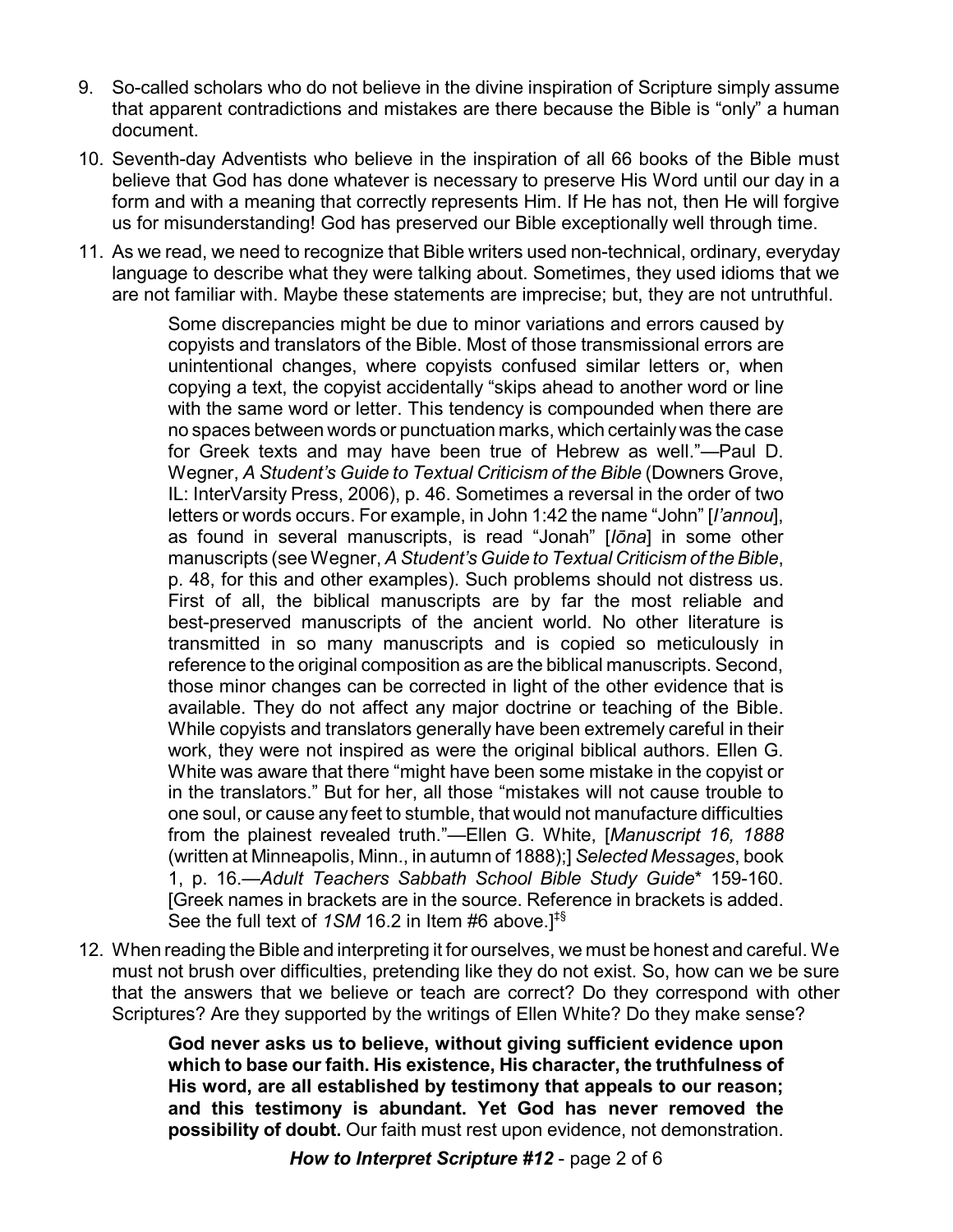Those who wish to doubt will have opportunity; while those who really desire to know the truth will find plenty of evidence on which to rest their faith.—Ellen G. White, *Steps to Christ*\* 105.2. †

Compare the story of Job.

- 13. If we do not have an immediately satisfactory answer for some Bible difficulty, it is better to be honest about it and wait until we understand it better. Being honest builds trust, especially when dealing with those whom we are trying to instruct or who are unfamiliar with our beliefs.
- 14. How do we deal with passages that seem to disagree with our favorite theories? Often, the difficulty with "troublesome passages" is that they clearly teach things that we do not want to believe or accept! Are we willing to adjust our thinking to be in accordance with truth as seen in the Bible? Or, are we trying to adjust the teachings of the Bible to agree with our thinking?

**Disguise it as they may, the real cause of doubt and skepticism, in most cases, is the love of sin.** The teachings and restrictions of God's word are not welcome to the proud, sin-loving heart, and those who are unwilling to obey its requirements are ready to doubt its authority. In order to arrive at truth, we must have a sincere desire to know the truth and a willingness of heart to obey it.—Ellen G. White*, Steps to Christ*\* 111.1. †

- 15. So, what should we do with passages that we do not fully understand and which do not seem to fit with our understanding of truth? Are we willing to really study "difficult passages" to determine exactly what they teach and then accept that truth?
- 16. Read James 4:6-10; 2 Chronicles 7:14; and Zephaniah 3:12. How should we "come to the Lord"? Should we consult the pastor? Or, some Bible scholar? What about consulting a commentary? Or, in some cases, a Bible dictionary? Maybe a different translation?
- 17. Have you ever come to the amazing realization, which is quite humbling, that there is some new insight in Scripture of which you were unaware? Don't we all "see through a glass darkly"? (1 Corinthians 13:12)
- 18. Being humble and willing to admit that we might be wrong does not mean that we do not have firm convictions. But, are we submissive to biblical truth?

Nothing frightens me more than to see the spirit of variance manifested by our brethren. We are on dangerous ground when we cannot meet together like Christians, and courteously examine controverted points. **I feel like fleeing from the place lest I receive the mold of those who cannot candidly investigate the doctrines of the Bible. Those who cannot impartially examine the evidences of a position that differs from theirs, are not fit to teach in any department of God's cause.** What we need is the baptism of the Holy Spirit. Without this, we are no more fitted to go forth to the world than were the disciples after the crucifixion of their Lord. Jesus knew their destitution, and told them to tarry in Jerusalem until they should be endowed with power from on high. Every teacher must be a learner, that his eyes may be anointed to see the evidences of the advancing truth of God. The beams of the Sun of Righteousness must shine into his own heart if he would impart light to others.—Ellen G. White, *Review and Herald*,\* February 18, 1890, par. 13; *1SM*\* 411.1-2; *1888*\* 534.3. † [Notice that this was written in the context

*How to Interpret Scripture #12* - page 3 of 6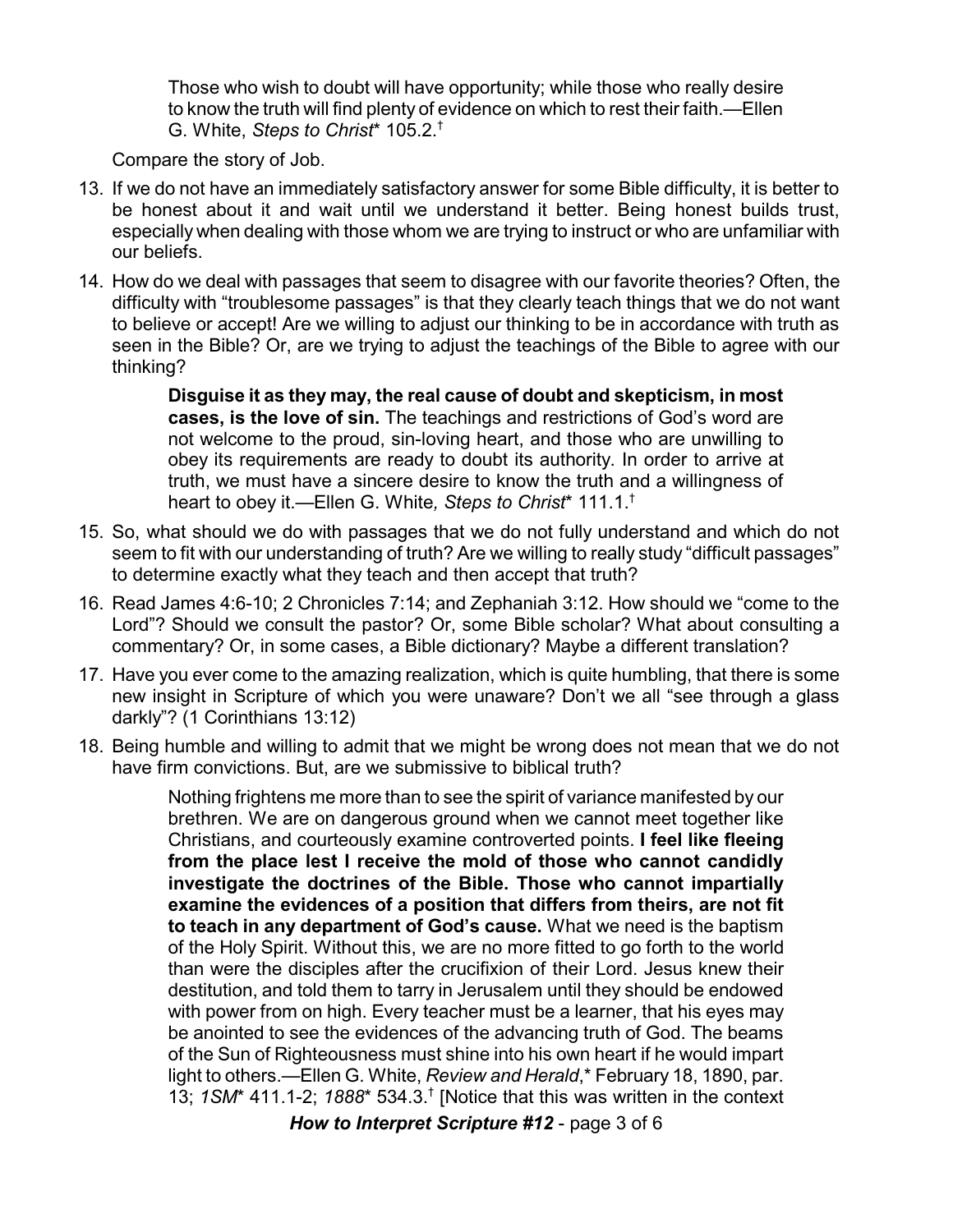of the disagreements at the General Conference session of 1888.]‡

We need to humble our hearts, and with sincerity and reverence search the word of life; for that mind alone that is humble and contrite can see light.—Ellen G. White, *Review and Herald*,\* December 15, 1896, par. 12. Compare *Advent Review and Sabbath Herald*, August 22, 1907, par. 5; *Signs of the Times*, July 30, 1902, par. 5; *YRP* 109.3.

19. Can we be both humble and certain at the same time? For example, how do we respond to people who ask us why we keep the Sabbath? Our first answer should be, "Look at all the evidence in Scripture." In the case of Sabbath observance, there is not a single passage in Scripture that supports Sunday sacredness.

> Those who desire to doubt will have plenty of room. God does not propose to remove all occasion for unbelief. He gives evidence, which must be carefully investigated with a humble mind and a teachable spirit, and all should decide from **the weight of evidence**.—Ellen G. White, *Testimonies for the Church*,\* vol. 3, 255.1. † Compare *Steps to Christ* 105.2 [as quoted in Item #12 above.]‡

- 20. Often, we assume that if we cannot figure out the answer to something, it must not have an answer. Consider the case of someone first learning about algebra. Because they cannot figure out the answer after a brief attempt does not mean that there is no possible solution to the problem! The same is true for study of the Bible.
- 21. Sometimes, it is appropriate to set a problem aside for a while and come back and look at it again later. It is appropriate also to consider what others have said about the passage.
- 22. Remember that if the Scriptures are going to be our only safety in the time of the end, shouldn't we be studying them diligently every day?
- 23. The Bible should never be studied without prayer. When we humbly pray to God to give us guidance, amazing insights are sometimes revealed. But, we need to remember that **the first place to look for answers to Bible difficulties is in the Bible itself**. To apply ideas and scientific notions and philosophies from the 21<sup>st</sup> century to the Bible simply means we are trying to twist it. Try to remind yourself about the surroundings and conditions in which the Bible writer was working. Always look at the difficult passages in light of the clear passages and not vice versa.
- 24. Taking an attitude of prayer toward Scripture always gives us a fresh perspective. Don't we recognize that we need God's help in understanding what we are reading? Are we honest in revealing to God our motives when trying to understand a passage? Does God understand the passage? Of course! Is He willing to guide us through the use of His Holy Spirit to discover the truth? Maybe not right now. But, eventually, yes. Learn patience.
- 25. Have you ever had the experience of suddenly realizing the answer to some perplexing problem with which you have been struggling? Is it the Holy Spirit that gives such guidance and answers? Review again *Steps to Christ* 105.2 as quoted in Item #12 above.
- 26. One of the challenges that troubles many people is God's command for the children of Israel when entering the land of Canaan to destroy everyone. Such people have not looked carefully at the evidence. Read **Exodus 23:20-33** saying, "Do not adopt their religious practices." That was God's original plan. When the children of Israel were to enter the land of Canaan, they were to allow God to scatter the inhabitants ahead of them. Then, they were to represent God clearly and well enough so that some of those former inhabitants would be drawn to worship the true God. But, the children of Israel were not happy with that

## *How to Interpret Scripture #12* - page 4 of 6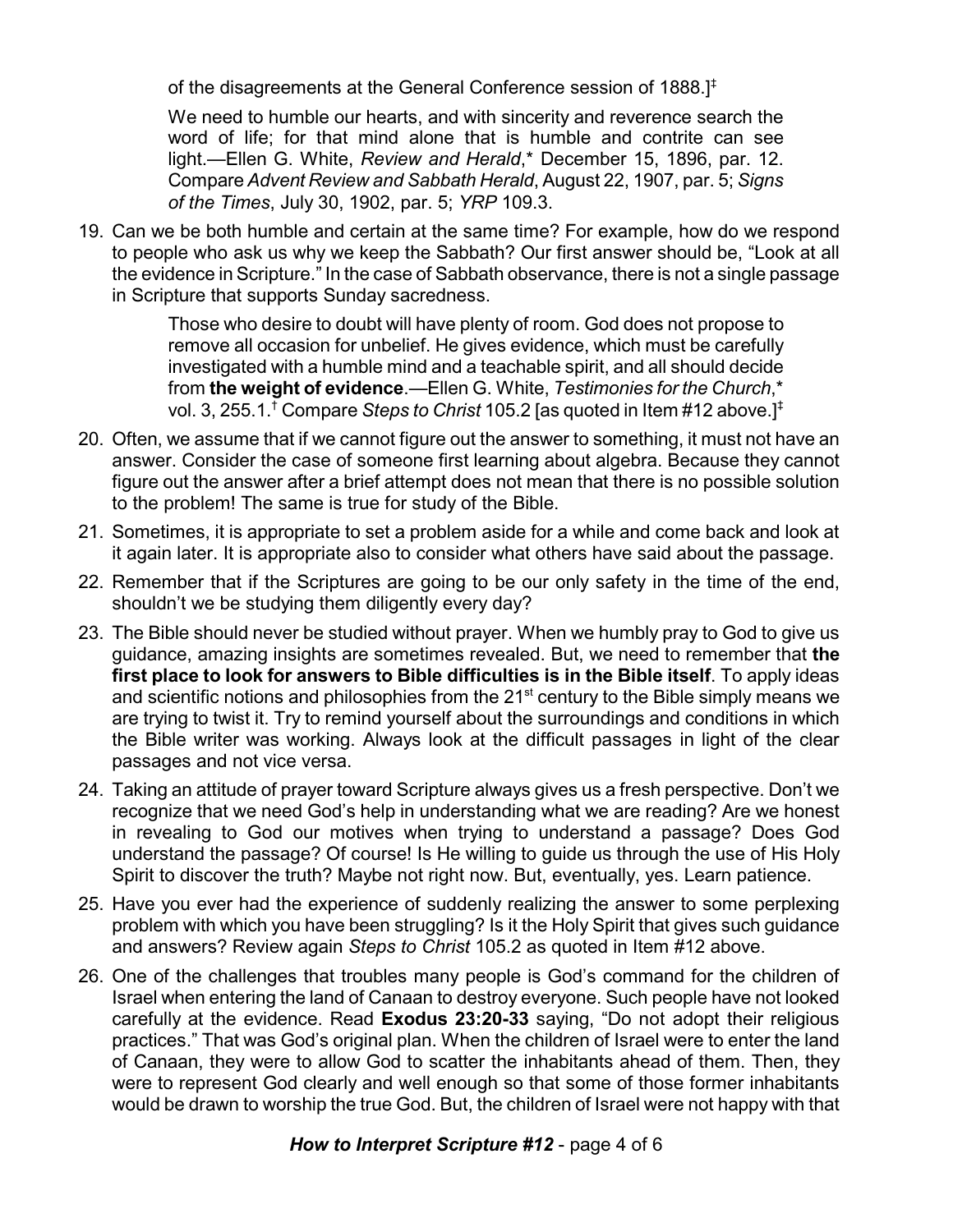approach. They wanted to conquer their enemies with **their swords and spears** so that **they** would get the credit for conquering. They were not willing to let God do it for them. So, finally, God effectively said: "Okay, do it your way." (See **Deuteronomy 20:16-18**.) "Kill everyone." And why did God tell them that? God said that it was: "'So that they will not make you sin against the LORD by teaching you to do all the disgusting things that they do in the worship of their gods.'"—*Good News Bible*.\* So, God's purpose in both of those commands was to destroy the false forms of worship that permeated the land of Canaan. He knew that if the children of Israel allowed those peoples to continue worshiping their false fertility cult religions, the children of Israel would be attracted to them and eventually would be overcome by them. And, unfortunately, that is exactly what happened.

- 27. Often, the New Testament will give explanations of things in the Old Testament that are much more consistent with what we believe were God's original intentions. Consider the Sermon on the Mount and Jesus's contrast between the Old and the New. (Matthew 5-8) Jesus was simply expanding the Old Testament ideas.
- 28. We must also recognize that there were still many things that Christ wished He could have told His disciples; but, they were not yet ready for it.
	- **John 16:12**: [Jesus said:] **"I have much more to tell you, but now it would be too much for you to bear."**—*Good News Bible*.\*†‡

**The Bible is written by inspired men, but it is not God's mode of thought and expression.** It is that of humanity. **God, as a writer, is notrepresented.** Men will often say such an expression is not like God. But God has not put Himself in words, in logic, in rhetoric, on trial in the Bible. **The writers of the Bible were God's penmen, not His pen.** Look at the different writers.

**It is not the words of the Bible that are inspired, but the men that were inspired. Inspiration acts not on the man's words or his expressions but on the man himself, who, under the influence of the Holy Ghost, is imbued with thoughts.** But the words receive the impress of the individual mind. The divine mind is diffused. The divine mind and will is combined with the human mind and will; thus the utterances of the man are the word of God.—Manuscript 24, 1886 (written in Europe in 1886).—Ellen G. White, *Selected Messages*,\* Book 1, 21.1-2. † Compare *SDABC,* vol. 7, 849.9.

- 29. When Daniel saw that statue in the vision, he had to explain it in words we can understand.
- 30. So, how many of us have spent enough time with Scripture and continue to do so on a daily basis so that we have clearly in mind the overall message of the great controversy as presented in Scripture? There are many passages in Scripture that cannot be understood without an understanding of the great controversy over God's character and form of government and Satan's attempts to misrepresent God in every way he possibly can. How many of our young people understand the great controversy?
- 31. Another simple example of a problem that raises questions is Luke 23:43.
	- **Luke 23:43**: And Jesus said unto him, Verily I say unto thee, To day shalt thou be with me in paradise.—*The Holy Bible: King James Version.*\* (2009). (Electronic Edition of the 1900 Authorized Version., Luke 23:43). Bellingham, WA: Logos Research Systems, Inc.
- 32. In the *King James Version*, Jesus seemed to have promised the thief on the cross that he would be in paradise with Him that very day. The first thing we need to recognize is that there was no punctuation in the original Greek of this passage or other passages. So, it is